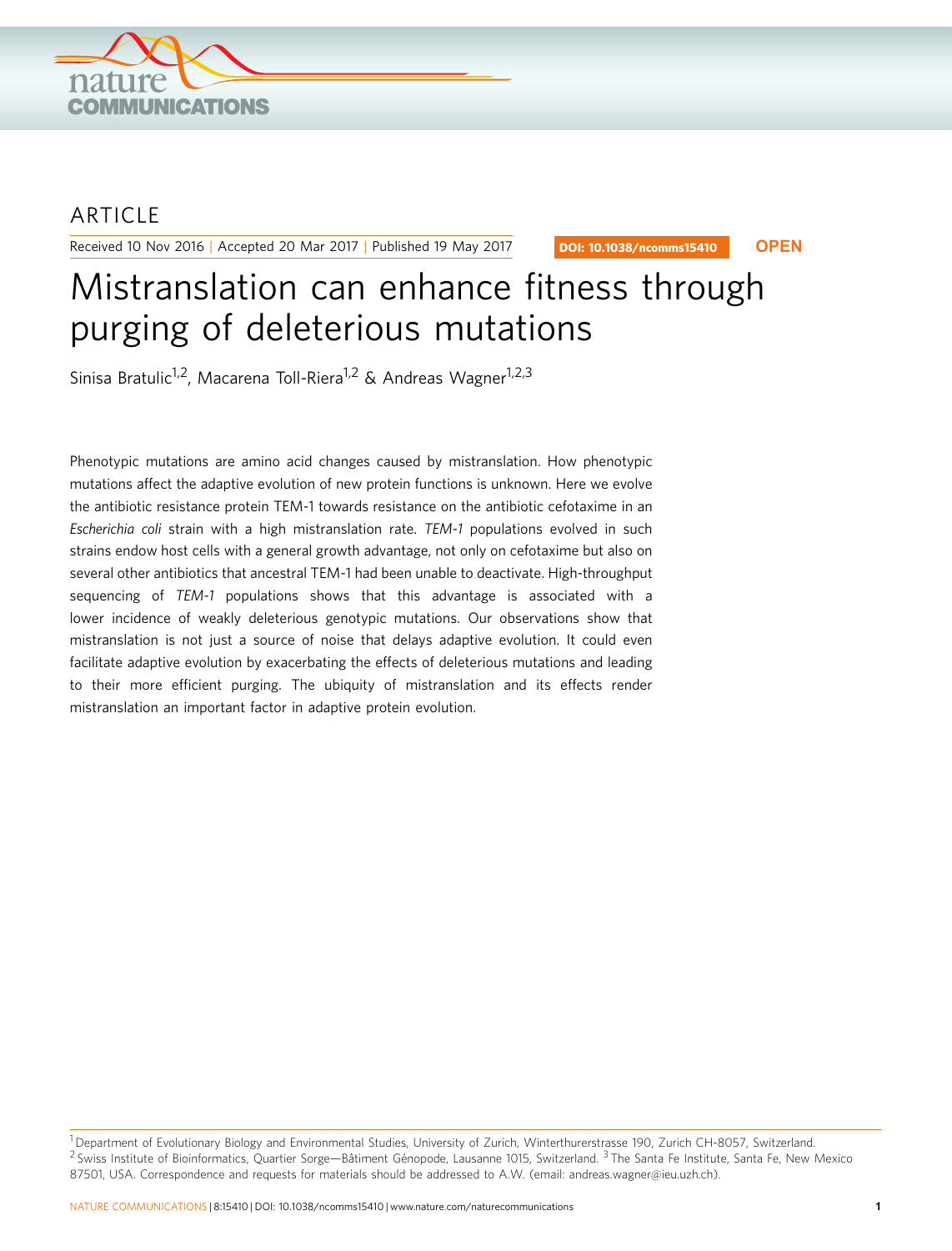**Variation, the essential raw material of all Darwinian**<br>evolution, is created by errors in the replication and<br>expression of genetic information. DNA mutations are the<br>heet known but not the most frequent source of such e evolution, is created by errors in the replication and best known but not the most frequent source of such errors. More frequent are errors during transcription<sup>1,2</sup>, transfer RNA amino-acylation<sup>[3](#page-6-0)</sup> and translation of messenger RNA into protein<sup>4</sup>. Translation is the most error prone of these processes<sup> $4-6$ </sup>. In E. coli, for example, mistranslation occurs at rates of  $10^{-5}$ – $10^{-3}$ per codon and thus exceeds the rate of DNA point mutations by a factor of  $10^4$  ([refs 7,8\)](#page-6-0). The errors that ribosomes create during mistranslation are sometimes called 'phenotypic mutations<sup>8,9</sup>. They include missense, read-through or frameshift mutations<sup>[5](#page-6-0)</sup>. Even though they are not as permanent as DNA mutations, phenotypic mutations may influence the evolutionary processes through their sheer abundance. For example, where natural selection stabilizes the function of a protein, mistranslation in combination with natural selection can help reduce a protein's propensity to misfold $5,10,11$ .

Compared with the influence of mistranslation on stabilizing selection, little is known about its influence during directional selection, when proteins acquire new, adaptive functions. On the one hand, mistranslation could reduce the rate of adaptive evolution by natural selection. This is because molecular noise can reduce a population's effective size, which enhances the influence of genetic drift relative to natural selection<sup>[12,13](#page-7-0)</sup>. In addition, the evolution of a new protein function may require multiple genetic mutations. This mutational path may lead through mutational intermediates with lower fitness and the fitness loss of such intermediates can be exacerbated by additional, phenotypic mutations that further reduce fitness<sup>14–18</sup>. Furthermore, the deleterious effects of mistranslation can alter selection coefficients of sweeping beneficial mutations, thus affecting the efficiency of selective sweeps and the accumulation of variation in large populations $19,20$ .

On the other hand, mistranslation could also accelerate adaptive evolution, because a beneficial phenotypic mutation can create a high fitness protein from a low fitness genotypic intermediate[9](#page-7-0). For example, under selection for antibiotic resistance, such beneficial phenotypic mutations could enhance the activity of an enzyme that inactivates antibiotics. Under sufficiently strong selection, even few high-fitness proteins may ensure a population's survival and buy the population enough time until genetic mutations make the adaptive change permanent<sup>[9,21,22](#page-7-0)</sup>. It is unknown whether such 'stepping stone' proteins exist in the evolution of new protein functions by amino acid-changing mutations, although they may have been involved in the evolution of new protein localization signals via read-through mutations<sup>[23,24](#page-7-0)</sup>. In addition, mistranslation could benefit adaptive evolution by exacerbating deleterious effects of mutations. As mistranslation increases the efficiency of purifying  $s^{11}$ , it may help eliminate deleterious mutations from standing genetic variation, thus increasing mean population fitness.

To study how protein mistranslation might affect the evolution of a new protein function, we performed laboratory evolution experiments on the antibiotic resistance enzyme TEM-1  $\beta$ -lactamase. Wild-type ('ancestral') TEM-1 inactivates  $\beta$ -lactam antibiotics. It is highly active against penicillins, such as ampicillin. Although it shows negligible activity on cephalosporins, such as cefotaxime, it can evolve high activity against them<sup>25-27</sup>. We experimentally evolved TEM-1 towards activity on cefotaxime in E. coli host cells subject to either normal or elevated mistranslation rates and characterized the evolved populations both phenotypically and genotypically via high-throughput sequencing. We show that TEM-1 populations evolved in errorprone strains have greater genotypic diversity and convey a fitness

advantage to their hosts. This advantage is associated with increased purging of deleterious mutations, which can increase mean population fitness.

## Results

Directed protein evolution of TEM-1. We evolved four independent populations of  $\approx 10^5$  plasmid-borne TEM-1 variants in two different E. coli host strains, a wild-type strain and a strain prone to mistranslation errors, which carries the rpsD12 muta- $\frac{1}{100}$  tion<sup>[4,11,28](#page-6-0)</sup> in a ribosomal protein-coding gene (Methods). We subjected each population to four cycles ('generations') of mutation (with a mutation rate of  $\approx 0.7$  mutations per variant) and selection<sup>11,29</sup> on increasing concentrations of cefotaxime (Fig. 1). After each generation, we cloned the surviving TEM-1 coding sequence variants into fresh plasmid backbones and transformed them into ancestral (wild-type or error-prone) hosts. Our protocol thus ensures that only the coding sequence of TEM-1 evolves and it allows us to assess the effects of mistranslation errors on protein evolution directly.

At the start of the evolution experiment ('generation' 0), the mistranslating host with ancestral TEM-1 showed a lower



Figure 1 | Experimental evolution of TEM-1. In each round (generation) of evolution, we introduced mutations into TEM-1 coding sequences via mutagenic PCR and cloned the resulting mutant sequences into the ancestral plasmid backbone. Single-molecule real-time (SMRT) sequencing of mutated populations revealed that our mutagenesis procedure resulted in  $\approx$  0.7 mutations per variant per round. DNA sequencing showed that the mutagenesis procedure was biased towards  $A \rightarrow G$  and  $T \rightarrow C$  substitutions. We transformed populations of plasmids with mutated TEM-1 into wild-type or error-prone E. coli host cells, allowed these cells to grow for 1.5 h and transferred subpopulations of  $\approx 10^5$  cells into liquid LB media with increasing concentrations of cefotaxime, where consecutive media differed by a factor 2 in cefotaxime concentration. After allowing growth and selection to take place for 24 h, we isolated plasmids from the one subpopulation that survived at the highest concentration of cefotaxime and used the collection of TEM-1 variants isolated from these plasmids as the starting point for the next generation. As a measure of phenotypic evolution, we recorded the MIC of cefotaxime in each round. We evolved four replicate populations per host cell type. After four generations of evolution, we subjected evolved TEM-1 populations (all time points and all replicates) to SMRT sequencing.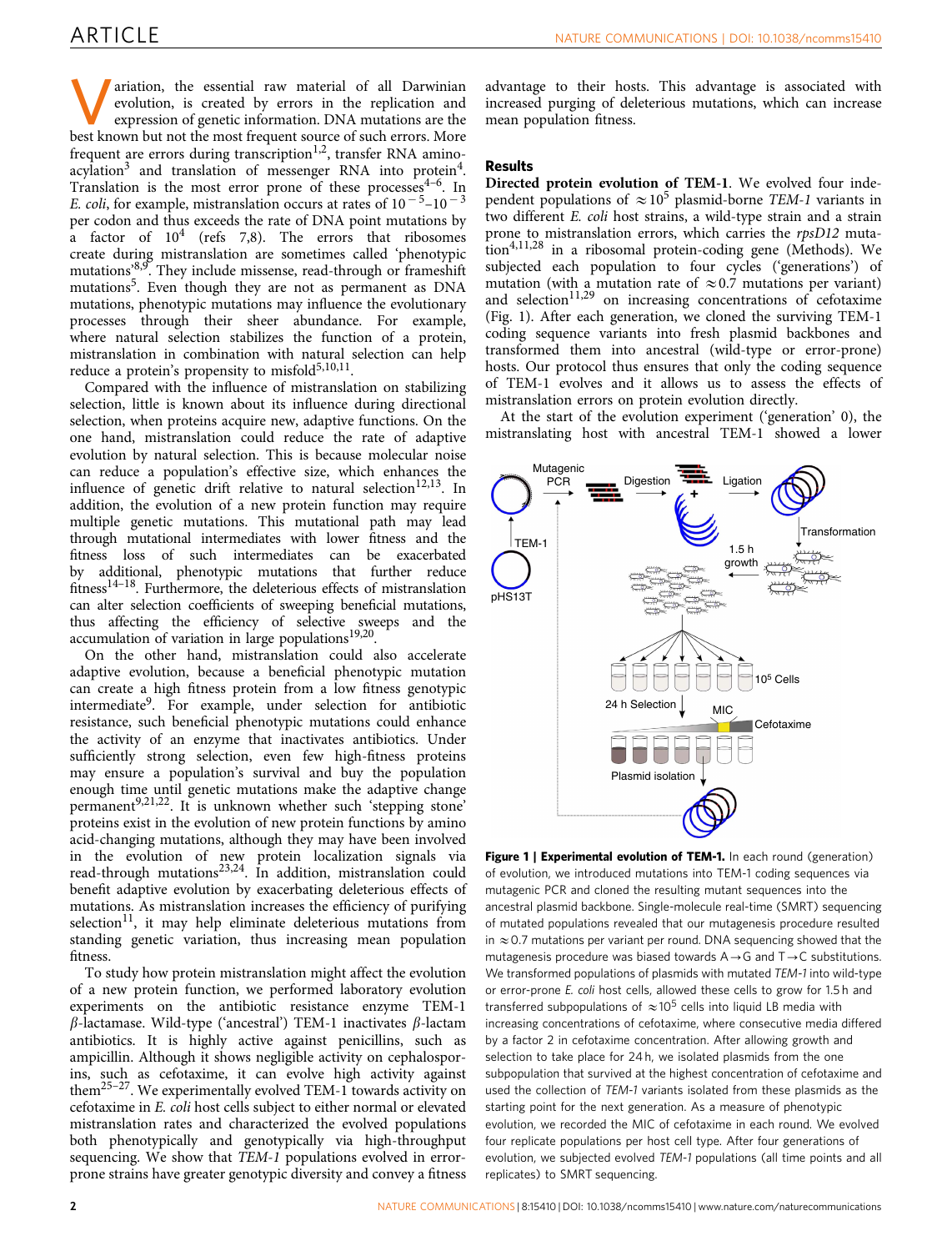<span id="page-2-0"></span>absolute minimum inhibitory concentration (MIC) for cefotaxime than the wild-type host (Fig. 2a). This is not surprising. Mistranslation can have deleterious effects, because it destabilizes proteins, including TEM-1 [\(refs 10,11\)](#page-7-0). In addition, it can have other pleiotropic effects that increase sensitivity to some antibiotics<sup>30,31</sup>.

During four rounds of experimental evolution, we observed an up to 2,048-fold increase in the MIC for cefotaxime (Fig. 2a and Supplementary Table 1). If phenotypic mutations can help increase the  $MIC<sup>9</sup>$  $MIC<sup>9</sup>$  $MIC<sup>9</sup>$ , one would expect higher MIC in TEM-1 populations that evolved in error-prone hosts. However, this was not the case. The MIC generally stayed lower in error-prone populations (Fig. 2a). In addition, the absolute MIC values followed parallel trajectories in both TEM-1 populations, regardless of whether we assessed their fitness in the wild-type or in an error-prone host (Fig. 2a and Supplementary Figs 1a and 2a). In sum, mistranslation does not facilitate the evolution of high cefotaxime resistance in our experiment.

Evolution in error-prone hosts leads to a growth advantage. However, an unexpected advantage of evolution under mistranslation revealed itself in a fitness assay that also included other  $\beta$ -lactam antibiotics that we had not selected on. Specifically, we transformed TEM-1 populations from the final round of evolution into wild-type hosts and measured which of these populations grow to higher cell densities within 24 h. First, we found that TEM-1 populations evolved in error-prone hosts facilitate the host's growth to higher density in the absence of antibiotics (Supplementary Fig. 1b). Second, TEM-1 populations



Figure 2 | Antibiotic resistance after evolution. (a) Mean increase in the MIC of cefotaxime for each of the two hosts during four rounds of evolution on cefotaxime. Circles correspond to means and error bars represent 1 s.d. across four replicate populations. (b) Population densities of TEM-1 variants  $(\text{red} = \text{evolved in error-prone hosts}; \text{blue} = \text{evolved in wild-type hosts})$  after the fourth round of evolution and after 24 h of growth in wild-type hosts on various  $\beta$ -lactam antibiotics (CTX  $=$  0.25  $\mu$ g ml  $^{-1}$  cefotaxime, PIP  $=$  8  $\mu$ g ml  $^{-1}$  piperacillin, <code>CXIT</code>  $=$  0.0625  $\mu$ g ml  $^{-1}$  cefoxitin, CTZ  $=$  1  $\mu$ g ml  $^{-1}$  ceftazidime, OXAK  $=$  8  $\mu$ g ml  $^{-1}$  oxacillin  $+$  0.5  $\mu$ g ml  $^{-1}$ clavulanic acid, CTXK = 0.0625  $\mu$ g ml  $^{-1}$  cefotaxime  $\, +$  0.1  $\mu$ g ml  $^{-1}$ clavulanic acid). See Supplementary Fig. 2 for cell densities after expressing evolved TEM-1 populations in both hosts and at all concentrations of all six assayed  $\beta$ -lactam antibiotics.

evolved in error-prone hosts allow the host to grow to higher population densities on low-to-moderate concentrations of cefotaxime (Fig. 2b). Third, they also facilitate growth on the antibiotics piperacillin, cefoxitin, ceftazidime, oxacillin in combination with clavulanic acid and cefotaxime with clavulanic acid (Fig. 2b and Supplementary Fig. 2b–f). Ancestral TEM-1 does not permit any growth on even moderate concentrations of three of these antibiotics (Supplementary Fig. 2a,b,e). The growth advantage persisted when we expressed the TEM-1 variants in error-prone hosts (Supplementary Fig. 2a–f). This indicates that the advantage is independent of the host in which these variants are expressed and thus specific to the TEM-1 populations evolved in error-prone hosts. The growth advantage disappears at high concentrations of each antibiotic (Supplementary Fig. 2). Furthermore, the concentration of antibiotics that completely inhibited growth did not differ between populations evolved in wild-type and error-prone hosts (Supplementary Tables 10 and 11). Taken together, these findings suggest that the growth advantage is caused by mutations with modest fitness effects.

To understand the genetic basis of the adaptations we observed, we next used single-molecule real-time sequencing  $(SMRT<sup>32</sup>)$  to sequence more than 500 evolved variants per TEM-1 population (see Supplementary Table 2), from each of the 4 generations of evolution.

We first aimed to identify mutations that have sufficiently strong benefits to sweep through a population and attain a frequency exceeding 90% in at least one generation. Such sweeping mutations did indeed occur and they accompanied the exponential increase in resistance to cefotaxime (Supplementary Fig. 3a). Importantly, although mutations sweeping through the population occurred in both hosts, their number was significantly higher for each of the TEM-1 populations evolved in wild-type hosts (four to eight substitutions) than for populations evolved in error-prone hosts (two to three) (two-tailed *t*-test,  $t = 3.9337$ , d.f.  $= 6$ ,  $P = 0.0077$ ).

Mistranslation increases genetic diversity. Previous studies on the evolution of TEM-1 activity on cefotaxime and other cephalosporins revealed five amino acid changes that often occur in combination in laboratory and clinical isolates<sup>[14,25,27,33](#page-7-0)</sup>. The order of appearance and fixation is typically conserved for three of these changes  $(G238S \rightarrow E104K \rightarrow M182T)^{14,17,34}$ . G238S and E104K jointly improve cefotaxime binding and hydrolysis, but have destabilizing effects that are compensated by  $M182T^{35}$ . We observed that these three mutations appeared and swept through the population in the canonical order for six of our eight populations (three out of four error prone and three out of four wild type; see Supplementary Fig. 3b). Several other single-nucleotide polymorphisms (SNPs) reached frequencies above 90%, but they did so in only one of the wild-type populations and in none of the error-prone populations (see Supplementary Tables 3 and 4). In sum, although the most strongly selected key mutations are shared between TEM-1 populations evolved in wild-type and error-prone hosts, a greater number of mutations swept to fixation in the wild-type TEM-1 populations.

We next turned our attention to more weakly selected (or possibly neutral) variants, which do not approach fixation during our experiment, and used several complementary approaches to ask which population contained more such variants. First, we calculated all-against-all pairwise sequence (Hamming) distances of evolved TEM-1 variants for each of the populations. The distribution of these distances is wider and has consistently greater means in TEM-1 populations evolved in error-prone hosts, and especially so in the third and the fourth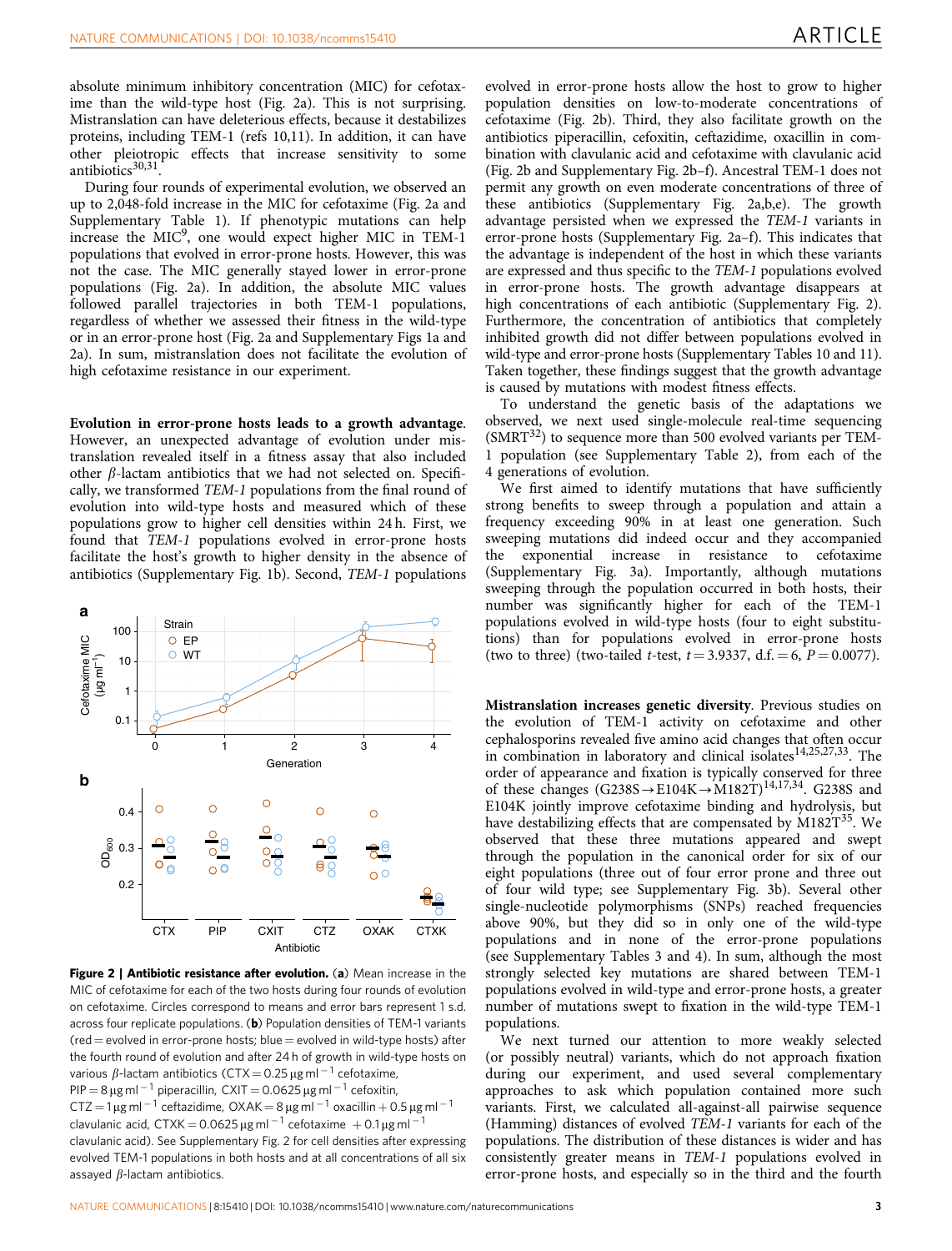<span id="page-3-0"></span>

Figure 3 | Genetic diversity is greater in TEM-1 populations evolved in error-prone hosts. (a) The distribution of pairwise sequence (Hamming) distances for each of the populations at the end of the experiment ('generation' 4). Supplementary Fig. 4a shows the distribution of pairwise sequence distances in all four generations. (b) Average pairwise sequence distance (see Methods) within evolved populations. Each line corresponds to the diversity trajectory of one of the evolving populations. Each trajectory is shown with a different line pattern and coloured numbers indicate the replicate population. (c) The difference in mean nucleotide diversities along the coding sequence for TEM-1 populations evolved in error-prone and wild-type hosts, from the final (fourth) 'generation' of evolution. We used pairwise alignment positional nucleotide counting (PAPNC) (Methods) to calculate the average diversity at each TEM-1 nucleotide site for each evolved population. We calculated diversity at a nucleotide site for a given host as the mean of the diversity values from four replicate populations. We then subtracted the mean diversity of the wild-type host from the mean diversity of error-prone hosts, such that values above the horizontal axis (red) correspond to nucleotide sites with higher diversity in error-prone populations. Monomorphic positions are omitted from the plot. (d) The distribution of evolved DNA sequences in sequence space. We randomly sampled 200 sequences without replacement from all populations after the fourth generation of evolution, aligned them and then projected the aligned sequences onto two-dimensional space using principal component analysis. The figure shows the first two principal components (PC1 and PC2, explaining 5.3 and 4.6% variability, respectively, see also Supplementary Fig. 6). Each symbol shape corresponds to a sequence, colours correspond to hosts (red = error-prone, blue = wild-type) and different shapes correspond to different replicate populations. The black circle corresponds to the ancestral TEM-1 sequence.

round of evolution, suggesting increased diversity under mistranslation (Fig. 3a and Supplementary Fig. 4a).

Second, we computed the genetic diversity in each of the evolving populations. To this end, we first calculated nucleotide diversities using pairwise alignment positional nucleotide counting[36,](#page-7-0) which determines the per-population nucleotide diversity as an average of pairwise distances at each position of a multiple DNA sequence alignment. We found that starting in the third and the fourth round of evolution, all four mistranslating populations have a higher mean diversity than any of the wild-type populations (Fig. 3b, two-tailed t-test,  $t = 3.622$ ,  $P = 0.018$  for the third round;  $t = 3.225$ ,  $P = 0.025$  for the fourth round). Furthermore, the average higher diversity in mistranslating populations results from many polymorphic sites along the coding sequence of TEM-1 (Fig. 3c).

Third, we examined the diversity of individual TEM-1 variants (haplotypes) present in our populations and found that TEM-1 populations from error-prone hosts harbour more distinct haplotypes than wild-type populations (see Supplementary Fig. 5a,b). In addition, wild-type populations harbour many variants with low frequency and few variants with high frequency (see Supplementary Fig. 5c), whereas mistranslating populations contain more variants at intermediate frequencies.

Finally, to visualize the distribution of haplotypes in sequence space, we sampled 200 sequences from each population and projected these sequence from the high-dimensional sequence space onto two dimensions using principal component analysis (see Methods). This projection showed that TEM-1 sequences evolved in error-prone hosts are more spread out in sequence space, whereas TEM-1 sequences evolved in wild-type hosts remain closer to the ancestral TEM-1 (Fig. 3d and Supplementary Fig. 6). Clustering analysis of sampled haplotypes conveys similar information (Supplementary Fig. 4b). In sum, a greater diversity of weakly selected or neutral mutations exist in TEM-1 populations evolved in error-prone hosts.

Mistranslation increases the efficacy of purifying selection. The growth advantage we observed ([Fig. 2b](#page-2-0) and Supplementary Fig. 2) for TEM-1 populations evolved in error-prone hosts could have two causes. Either TEM-1 populations from error-prone hosts harbour fewer deleterious mutations or they harbour more beneficial mutations. To find out which is the case, we performed a one-generation evolution experiment with strong selection on three antibiotics. We started this experiment with populations from the third generation of selection on cefotaxime, because after this time most phenotypic and genotypic evolution had occurred ([Figs 2a and 3b,](#page-2-0) and Supplementary Fig. 3a). We followed our main experimental protocol, except that we selected TEM-1 populations on either piperacillin, cefoxitin or on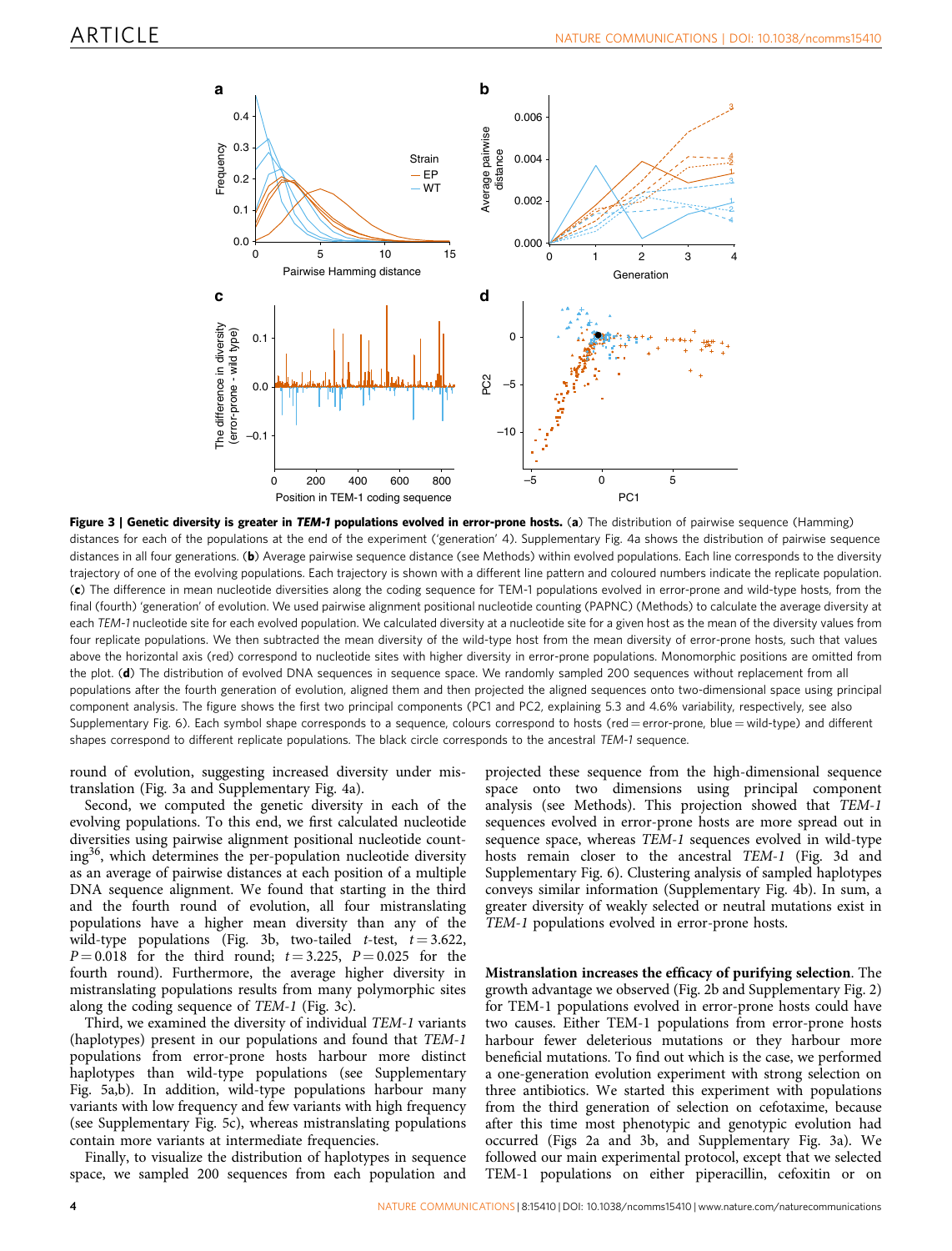

Figure 4 | Percentage of deleterious nonsynonymous SNPs in populations after three generations of evolution. The analysis is based on all nonsynonymous SNPs, except the strongly sweeping E104K, M182T and G238S, and shows the percentage of SNPs (vertical axis) that decreases in frequency by at least a given amount (horizontal axis) after a single additional generation of selection on  $(a)$  piperacillin,  $(b)$  cefoxitin and (c) oxacillin with clavulanic acid in wild-type hosts. (d) The percentage of SNPs that decreases in frequency by a given amount after selection of cefotaxime ('generation' 4 of the evolution experiment). Black lines correspond to the mean across four replicate populations.

oxacillin in combination with clavulanic acid. We then SMRT sequenced TEM-1 variants isolated from a population sample exposed to the highest concentration of antibiotic on which survival was possible (see Supplementary Tables 5–7).

We first turned our attention to deleterious mutations. These are mutations that should decrease in frequency under the strong selection regime we imposed. If populations of TEM-1 evolved in error-prone strains harbour fewer deleterious mutations, then a smaller proportion of mutations should decrease in frequency in these populations. This is indeed what we observed on all three antibiotics. For example, the mean fraction of SNPs that decrease in frequency by  $>1\%$  for selection on piperacillin is 3.9% for TEM-1 populations evolved in error-prone strains, a value that is only one-third as high as the 13.6% of SNPs decreasing frequency for TEM-1 populations evolved in wild-type strains (one-way analysis of variance,  $F_{1,6} = 13.23$ ,  $P = 0.0109$ ; Fig. 4a). This difference disappears as we study more and more strongly deleterious mutations (Fig. 4a, see Fig. 4b for cefoxitin and Fig. 4c for oxacillin with clavulanic acid), showing that it is indeed caused by weakly deleterious mutations. In addition, the same pattern holds for selection on cefotaxime in the fourth generation of our main experiment (Fig. 4d).

We wanted to find out whether SNPs present in error-prone and wild-type populations differ in their effects on protein stability. To this end, we computationally predicted the changes in stability of mutants ( $\Delta\Delta G_{\rm{MUT}}$ ) after three generations of selection on cefotaxime using  $FoldX<sup>37</sup>$ . We found that SNPs present in error-prone populations have a lower  $\Delta\Delta G_{\text{MUT}}$ , that is, they are significantly less destabilizing (two sided Mann–Whitney U-test,  $U = 14,486$ ,  $P = 0.0024$ ). Conversely, SNPs that decrease in frequency upon selection with cefotaxime between generation three and four have a lower  $\Delta\Delta G_{\text{MUT}}$  in error-prone populations

(Supplementary Fig. 9, two-sided Mann–Whitney U-test,  $U = 9507.5$ ,  $P = 0.0046$ , consistent with the notion that more highly destabilizing SNPs have already been eliminated in errorprone populations before generation 3.

Although some of the SNPs we detected are generally deleterious—they decrease in frequency on all tested antibiotics and in both hosts (Supplementary Fig. 7)—the effects of others are restricted to individual antibiotics. Specifically, up to 5.1% of all deleterious SNPs are specific for oxacillin with clavulanic acid, decreasing in frequency by at least 0.5% on this but no other antibiotics. Thus, despite the promiscuity of TEM-1 lactamase, which can mediate resistance to multiple antibiotics (Supplementary Fig. 2c,d,f), evolution of resistance to specific antibiotics is at least partly mediated by differential purging of deleterious mutations.

A parallel suite of analyses for weakly beneficial mutations (those that increase in frequency by  $> 0.5\%$ ) showed that TEM-1 populations from error-prone hosts do not harbour more such mutations (Supplementary Fig. 8). In other words, their growth advantage is mediated by fewer deleterious mutations rather than by more beneficial mutations.

#### **Discussion**

Most random amino acid changes in proteins have effects that are both deleterious and weak<sup>38,39</sup>. This fact can help explain the two main observations of our experiments. The first is that strongly beneficial genotypic mutations sweep through both error-prone and wild-type E. coli populations, but the number of such sweeps is consistently smaller in error-prone strains (Supplementary Fig. 3a, Supplementary Discussion). In such strains, TEM-1 molecules with strongly beneficial genotypic mutations will more often harbour phenotypic mutations that reduce, on average, the net fitness benefit of the genotypic mutations. In consequence, selective sweeps should become slower or incomplete, just as we observed. Similarly, phenotypic mutations can amplify selection coefficients of deleterious and nearly neutral mutations, thus reducing the amount of hitchhiking[19](#page-7-0). The lower incidence of sweeps, in turn, can explain the greater genotypic diversity of TEM-1 populations evolved in error-prone strains [\(Fig. 3](#page-3-0)). It can also explain the higher abundance of haplotypes with intermediate frequencies (Supplementary Fig. 5). Our observations are consistent with theory predicting that variation can sometimes be maintained in the face of selective sweeps<sup>20</sup>, even though some conditions of our experiment differ from assumptions of the theory (for example, a constant supply of beneficial mutations, no epistasis and an unchanging environment).

The second key observation is that TEM-1 populations evolved in error-prone strains convey a fitness advantage that is associated with a lower incidence of deleterious genotypic variation ([Figs 2b and 4](#page-2-0), and Supplementary Fig. 2). In an error-prone strain, a TEM-1 molecule with a weakly deleterious genotypic mutation will more often also harbour additional weakly deleterious phenotypic mutations. In combination, the two kinds of mutations will have a more severely deleterious effect than either mutation in isolation. Put differently, in errorprone strains, weakly deleterious genotypic mutations are purged more effectively. This effect is restricted to weakly deleterious mutations, because strongly deleterious genotypic mutations will be eliminated regardless of whether they co-occur with a phenotypic mutation. It can help explain the modest frequency reductions of deleterious alleles we observe (Fig. 4). It can also help explain why the fitness advantages we observe occur at modest but not high antibiotic concentrations ([Fig. 2b](#page-2-0) and Supplementary Fig. 2). Moreover, it is consistent with previous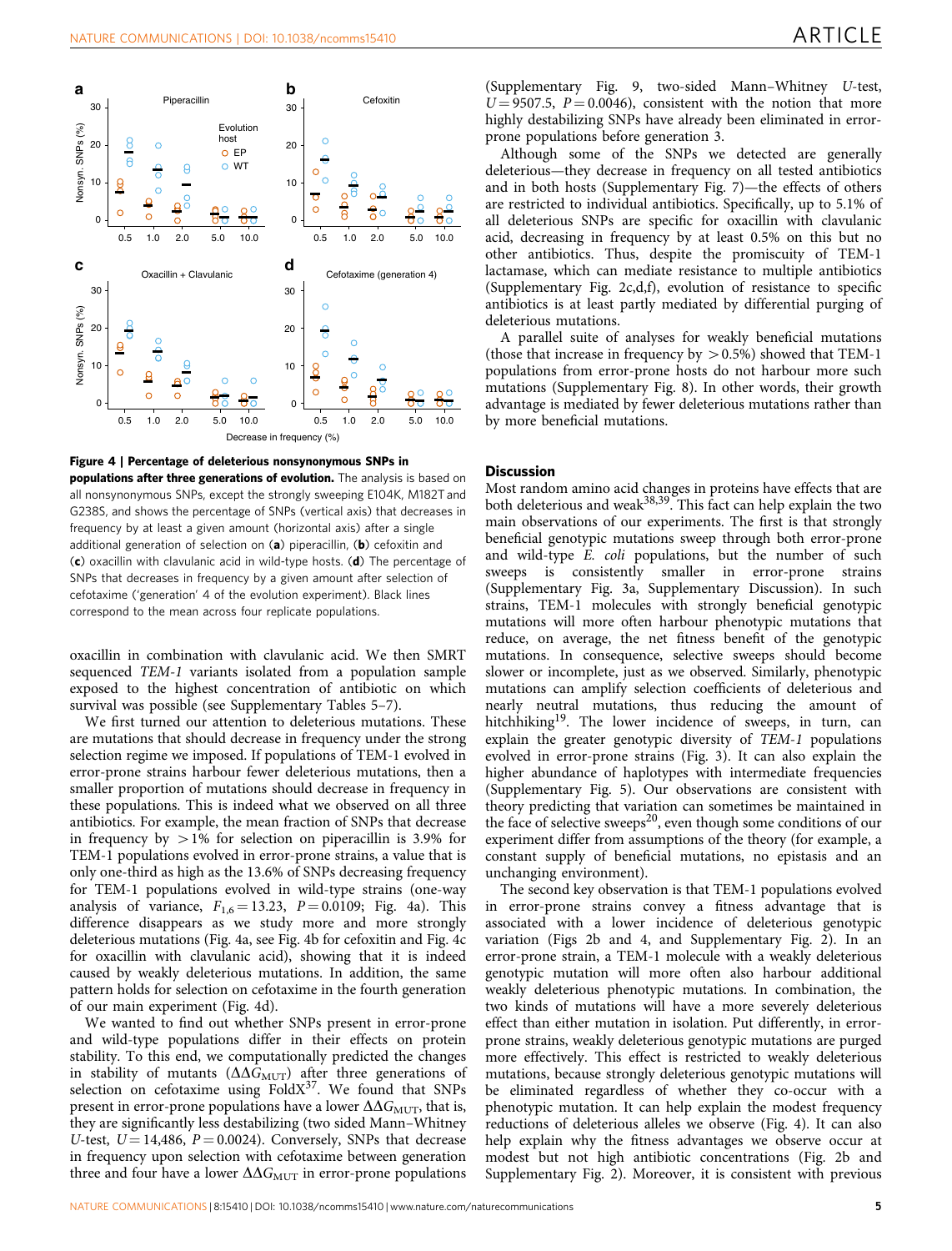experiments, which showed that mistranslation in combination with stabilizing selection can reduce the amount of genetic polymorphisms in an evolving  $TEM-1$  population<sup>[11](#page-7-0)</sup>.

In contrast to theoretical postulates<sup>[9](#page-7-0)</sup> and a previous observation on the evolution of protein localization<sup>24</sup>, we did not observe any evidence that mistranslation creates 'stepping stone' proteins on a path to highly active TEM-1 [\(Fig. 2a](#page-2-0)). Other experimental designs, for example, where adaptive trajectories cross fitness valleys<sup>9</sup>, may be needed to find such proteins. We also note that our experiments used a high mutation rate, such that genotypic mutation alone could, in principle, generate variants with multiple amino acid changes that are adaptive on cefotaxime, which may reduce the benefit of transiently creating beneficial protein variants through mistranslation.

In theory, protein mistranslation can increase the environmental variance of adaptive protein traits and thus reduce their heritability<sup>40</sup>. Moreover, similar to other sources of molecular noise, it can reduce a population's effective size<sup>12,13</sup>. Both effects would reduce the efficacy of natural selection. In practice, our experiments showed that mistranslation increases the efficiency of purifying selection. What is more, this effect is detectable even on the short time scales of a laboratory evolution experiment. In the wild, mistranslation could affect protein evolution more profoundly, because its effects can accrue over thousands of generations<sup>[41](#page-7-0)</sup>. In addition, the growth advantage of TEM-1 populations evolved in error-prone E. coli strains can be substantial, leading to an up to 15% greater cell density on some antibiotics [\(Fig. 2b\)](#page-2-0). It would be readily visible to natural selection even in wild populations of modest size. As mistranslation rates vary in nature even within strains of the same species<sup>42</sup> and can vary more broadly than in our experimental strains<sup> $4,43$ </sup>, it is tempting to speculate that prevalent mistranslation rates themselves are a product of adaptive evolution $41,42,44-49$ .

An exciting direction for future work, which could further strenghten our conclusions, is to study strains with mistranslation rates smaller than the wild type (for example, in strain rpsL141, [refs 4,50](#page-6-0)). A caveat to any such analysis is that such strains can experience physiological changes that might affect their evolutionary dynamics for reasons unrelated to the mistranslation rate. Examples include an altered abundance of proteins with non-optimal codons<sup>[51](#page-7-0)</sup> and medium-dependent changes in growth characteristics<sup>[52](#page-7-0)</sup>.

In sum, we showed that under directional selection for a new antibiotic resistance phenotype, mistranslation can lead to purging of weakly deleterious mutations, which can increase mean population fitness. Under stabilizing selection, mistranslation may decrease mistranslation rates or increase robustness to mistranslation<sup>[5,11,28](#page-6-0)</sup>. How the effects of mistranslation interact under stabilizing and directional selection remains an important question for future work. As mistranslation may not only have been rampant in early life forms<sup>53</sup>, but is many times more frequent even today than genetic mutations, it remains a potentially important force in the evolution of modern proteins. Our observations raise the possibility that mistranslation may sometimes speed up adaptive evolution by helping to purge deleterious mutations.

### Methods

Media and antibiotics. We used Difco LB broth (BD) for all experimental steps involving growth and selection. We used SOB media (Sigma) for preparing competent cells and SOC media (SOB media with 20 mM glucose) for recovery of electroporated cells. For antibiotic selection, we used chloramphenicol (Sigma) at 25 and 34  $\mu$ g ml<sup>-1</sup>, cefotaxime sodium salt (Sigma) at concentrations  $0.0078 - 2,048 \,\text{\upmu}\text{g} \,\text{ml}^{-1}$ , cefoxitin sodium salt (Apollo Scientific) at concentrations 0.5–32 µg ml  $^{-1}$ , oxacillin sodium salt (Sigma) at concentrations 32–2,048 µg ml  $^{-1}$ , piperacillin (Sigma) at concentrations 64–4,096  $\mu$ g ml<sup>-1</sup>, potassium clavulanate

(Sigma) at concentrations  $0.1 \,\mathrm{\upmu g\,ml}^{-1}$  (with cefotaxime) and  $0.5 \,\mathrm{\upmu g\,ml}^{-1}$  (with oxacillin) and ceftazidime hydrate (Sigma) at  $0.25-256 \,\mathrm{\mu g\,ml}^{-1}$ . We used saline  $(9 g l<sup>-1</sup>$  NaCl) to prepare serial dilutions for library size estimations.

**Strains and plasmids.** We used the E. coli strain  $DH5\alpha$  for cloning and the preparation of pre-selection TEM-1 libraries. The construction of the ribosomal mutant with elevated mistranslation rates,  $rpsD12$ , and the strain with wild-type mistranslation rates were reported previously<sup>11</sup>. In short, we transfered the  $rpsD12$ allele into a fresh MG1655 genetic background from the  $rpsD12$  strain<sup>[50](#page-7-0)</sup>. To this end, we first used recombineering<sup>[54](#page-7-0)</sup> to integrate a kanamycin resistance cassette flanked by  $FRT$  sites<sup>[54](#page-7-0)</sup> into the genome of the  $rpsD12$  strain downstream of the rpoA operon. Next, we used PCR to amplify the region spanning the mutation and the resistance cassette, and integrated the PCR-amplified fragment into an MG1655 background (CGSC#7740). To avoid any nonspecific mutations, we used P1 transduction to transfer the mutation into the MG1655 background. Finally, we removed the KanR cassette from P1 transductants using a flipase plasmid pCP20 [\(ref. 55](#page-7-0)). We confirmed the final construct by PCR and Sanger sequencing. To construct the strain we call the wild type or normal, we repeated the same cloning procedure using a 'mock' recombineering construct (a wild-type rpsD instead of an *rpsD12* allele). We used pHS13T, which is a high copy number plasmid with a chloramphenicol resistance marker<sup>[11](#page-7-0)</sup>, for evolving TEM-1. To facilitate gel extraction of vector backbones for recloning, we used pHS13K plasmid<sup>[11](#page-7-0)</sup>, which differed from pHS13T by having a KanR cassette from pKD4 plasmid<sup>[54](#page-7-0)</sup> instead of a TEM-1 gene.

Electrocompetent cells. To prepare electrocompetent cells, we used glycerol/ mannitol density step centrifugation<sup>11,56</sup>. In brief, we grew an overnight culture in SOB media. In the morning, we inoculated 2 ml of an overnight culture into a shake flask with 200 ml SOB media and incubated this culture with shaking (250 r.p.m.) at 37 °C, until the  $OD_{600}$  reached the values of 0.4–0.6. We stored the culture on ice for 15 min and centrifuged at  $1,500 g$  and  $4^{\circ}$ C, for 15 min. We resuspended the pellet in 40 ml of cold ddH2O and divided the suspension into two 50 ml tubes. We then slowly added 10 ml of ice-cold 20% (w/v) glycerol +  $1.5%$ (w/v) mannitol to the bottom of each tube using a 12 ml pipette. We centrifuged the suspension again at 1,500 g at 4  $^{\circ}$ C for 15 min, with acceleration/deceleration set to zero. We aspirated the supernatant and resuspended the pellet in 1 ml of 20% (w/v) glycerol  $+$  1.5% (w/v) mannitol. We froze aliquots of competent cells using a dry ice-ethanol bath and stored them in  $-80^{\circ}$ C.

Mutagenesis and library cloning. To introduce genetic diversity into TEM-1 populations, we used a mutagenic PCR protocol with nucleoside analogues<sup>57</sup>, as described previously<sup>11</sup>. In short, a 100  $\mu$ l PCR reaction contained 10 ng of the template plasmid (pHS13T in the first 'generation' and selected plasmid population in subsequent 'generations'), with  $400 \mu M$  dNTPs (Thermo Scientific), 2.5 U Taq polymerase (NEB), Thermopol buffer (NEB),  $3 \mu$ M 8-oxo-GTP,  $3 \mu$ M dPTP (Trilink Biotechnologies), as well as 400 nM of primers TEM1-F6 and TEM-R6 (Supplementary Table 8). After 25 cycles of PCR, we removed the template plasmid by treating the the PCR product with the restriction enzyme DpnI for 2 h at 37  $^{\circ}$ C. Subsequently, we inactivated the Taq enzyme by adding 0.6 U of proteinase K (Thermo Scientific), incubating for 1 h at 50 °C and then for 15 min at 80 °C. We double digested the mutagenized TEM-1 pool with 20 U of SacI-HF and HindIII-HF (NEB) for 2 h at 37 °C, followed by an inactivation step for 20 min at 80 °C. We then purified double digested inserts with the QIAprep PCR purification kit (Qiagen). In parallel, we prepared the plasmid backbone by incubating pHS13K with 20 U of SacI-HF and HindIII-HF overnight. We gel purified the double digested vector and used 5 U of Antarctic Phosphatase (NEB) to dephosphorylate it. We prepared ligation reactions by mixing 19 ng of insert (mutagenized TEM-1 pool), 50 ng of digested and dephosphorylated vector, and 10 U of T4 DNA ligase (NEB). We incubated ligation reactions for 16 h at  $4^{\circ}$ C and then for 10 min at 65 °C. We precipitated the ligation product by adding 80  $\mu$ l of ddH<sub>2</sub>O, 20  $\mu$ g of glycogen (Thermo Scientific), 50  $\mu$ l of 7.5 M ammonium acetate (Sigma) and 375  $\mu$ l of ice-cold absolute ethanol. We incubated the mixture at  $-20^{\circ}$ C for 20 min. centrifuged for 20 min at  $18,000 g$ , washed in 800 µl of 70% cold ethanol, centrifuged and washed again. We dried the pellet, and then resuspended in 15 µl of 2.5 mM Tris-Cl pH 8.5.

Preselection libraries. We previously established a transformation protocol that allowed us to reproducibly construct preselection libraries with  $\approx 10^5$  clones<sup>[11](#page-7-0)</sup>. Briefly, we mixed  $4 \mu$ l of the precipitated ligation product products with  $80 \mu$ l of electrocompetent DH5a cells in 0.2 cm electroporation cuvettes (Cell Projects) and electroporated at 15 kV cm<sup>-1</sup> using a Micropulser electroporator (Bio-Rad). Immediately after electroporation, we added 1 ml of pre-warmed SOC media to transformed cells and transferred the suspension to a 24-well plate. We allowed cells to recover by incubating the plate at 37 °C with shaking at 400 r.p.m. for 1.5 h. After the recovery period, we centrifuged the plate and aspirated the supernatant. We resuspended the cell pellet in 5 ml of LB media supplemented with  $34 \,\mathrm{\upmu g\,ml}^{-1}$ of chloramphenicol. We used a 50 µl cell suspension aliquot to estimate library size by making serial dilutions in saline and plating on LB agar with 20  $\mu$ g ml<sup>-1</sup> chloramphenicol. Through this procedure, we estimated library sizes to lie between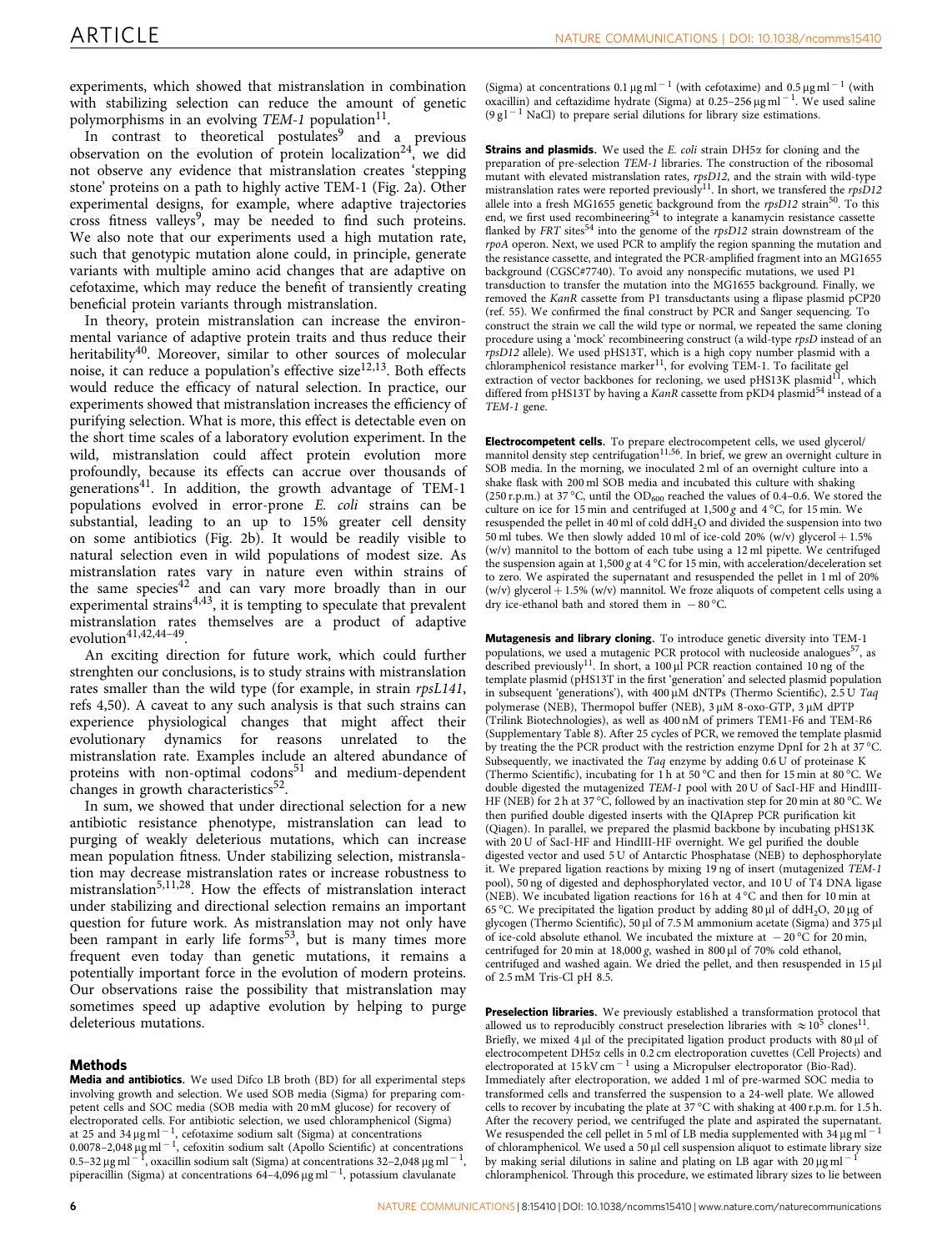<span id="page-6-0"></span> $10<sup>5</sup>$  and  $10<sup>6</sup>$  sequences. We expanded the library by incubating transformed cells overnight at 37 °C with shaking at 320 r.p.m. The next morning, we stored 1 ml of the overnight culture as a glycerol stock and used the rest to purify preselection library plasmids with a QIAPrep miniprep kit (Qiagen).

Selection and control libraries. We transformed 100 ul aliquots of electrocompetent rpsD12 or wild-type cells with  $\approx$  5 ng of purified preselection libraries. The electroporation and recovery conditions were the same as for preselection libraries. We centrifuged the recovered cell suspension for 10 min at 2,800 g and resuspended cell pellets in LB media with 34  $\mu$ g ml  $^{-1}$  chloramphenicol. From each of the resuspended libraries, we inoculated  $\approx 10^5$  cells into a twofold dilution series of cefotaxime (the highest concentration of cefotaxime used in the experiment was 2,048 and the lowest 0.0078 µg ml <sup>- 1</sup>) in LB media with 34 µg ml <sup>- 1</sup> chloramphenicol. Selection lasted for 24 h with shaking at 320 r.p.m. at 37 °C. We isolated plasmids using the QIAPrep miniprep kit (Qiagen) from the highest concentration of cefotaxime where growth was visible. These plasmids were then used as a starting point for the next generation of evolution.

To estimate mutation rates in each mutagenesis cycle, we constructed one control library for each host strain. These libraries were subject to the same procedure as libraries under selection, except that the selection media contained only 34  $\mu$ g ml  $^{-1}$  chloramphenicol and no cefotaxime. We subjected these control libraries to a single generation of evolution.

Antibiotic susceptibility assays. We wanted to test the ability of ancestral and evolved TEM-1 populations to confer resistance to different  $\beta$ -lactam antibiotics in the two hosts. To this end, we transformed electrocompetent wild-type and mistranslating strains with a pHS13T plasmid carrying ancestral TEM-1. We also transformed populations evolved in wild-type hosts into both wild-type and errorprone hosts, and did the same with populations evolved in error-prone hosts. After the recovery period (1.5 h in SOC media, at 37 °C, shaking at 400 r.p.m.), we centrifuged cultures for 10 min at 2,200 g, aspirated the supernatant and resuspended the cell pellet in 4.5 ml of LB supplemented with  $34 \,\mathrm{\upmu g\,ml}^{-1}$  chloramphenicol. We grew these cultures for 5 h at 37 °C with shaking at 320 r.p.m. and then stored them as glycerol stocks at  $-80^{\circ}$ C.

On the morning of the susceptibility assay, we scraped frozen cultures and inoculated them in 96 deep-well plates (Nunc) with 1.1 ml of LB and 34  $\mu$ g ml<sup>-1</sup> chloramphenicol. We grew these cultures for  $\approx$  5 h, measured their OD<sub>600</sub> and diluted them to an  $OD<sub>600</sub>$  of 0.01. We inoculated 10 µl of the diluted cultures into 96-well plates with 190 µl of LB supplemented with chloramphenicol and a series of twofold dilutions of cefotaxime, ceftazidime, cefoxitin, piperacillin, cefotaxime with clavulanic acid (0.1  $\mu$ g ml<sup>-1</sup>) and oxacillin with clavulanic acid (0.5  $\mu$ g ml<sup>-1</sup>). Concentrations of antibiotics we used in the experiment are given in the Supplementary Table 9. We incubated these plates at 37  $^{\circ}\textrm{C}$  without shaking and measured OD<sub>600</sub> after 24 h.

**SMRT sequencing.** We prepared and barcoded experimental populations for SMRT sequencing using a two-step PCR procedure<sup>11</sup>. First, we used a 25-cycle PCR with the Phusion polymerase, to amplify the coding region of TEM-1 with TEM1FS-F and TEM1FS-R primers (Supplementary Table 8). We gel purified PCR products and used them as templates for a second PCR with barcoded primers BCXX and ELP (see Supplementary Table 8 for primer and barcode sequences), based on 6 bp-long barcodes described in [ref. 58.](#page-7-0) We purified PCR products with a QIAprep PCR purification kit (Qiagen). We then used the Agilent 2200 TapeStation System (Agilent Technologies) to check the quality and concentrations of amplicons in each barcoded library. To account for sequencing and library preparation errors, we amplified and barcoded an additional library from an ancestral TEM-1 sequence. Finally, we combined 20 ng of DNA from each library, to create two amplicon pools for sequencing. The first pool contained amplicons from the first two generations and the second pool contained amplicons from the last two generations of evolution.

We produced a SMRTbell library from the amplicon pool with the DNA Template Prep Kit 2.0 (250 bp–3 Kb) (Pacific Biosciences). We created the SMRTbell template by ligating blunt end adapters to amplicons. We used a DNA/ Polymerase P4 binding kit (Pacific Biosciences) according to the manufacturer's instructions, to create a ready-to-sequence SMRTbell–polymerase complex. We programmed the Pacific Biosciences RS2 instrument to sequence each amplicon pool on one SMRT cell v3.0 (Pacific Biosciences), using P4/C2 chemistry, the magnetic bead loading method and taking two movies of 180 min for each cell.

**Primary data analysis.** We used a previously described pipeline<sup>[11](#page-7-0)</sup> for primary analysis of the SMRT sequence data. In short, we assembled consensus reads of evolved TEM-1 variants (reads of insert) from raw subreads using the SMRTAnalysis v2.3 package<sup>59</sup>. We filtered reads of insert according to (a) the minimum number of full pass subreads (4), (b) the minimum predicted consensus accuracy (0.9) and (c) insert length (850–1,200 bp). With a mean number of  $\approx$  12.3 passes per read of insert, this procedure resulted in 51,133 reads, with a mean read length of 980 bp and an average read quality of  $\approx$  0.9925.

We mapped reads to the reference *TEM-1* sequence (GenBank accession code:<br>KT391064) using BLASR<sup>[60](#page-7-0)</sup> with a minimum accuracy of 0.9 and a minimum

mapped length of 850 bp. The resulting total number of mapped reads was 51,034, with the average mapped read length being 975 bp. The mean mapped subread concordance<sup>[61](#page-7-0)</sup> was 0.976. We further filtered mapped reads to include only those reads with average Phred quality  $>$  20 and spanning the entire coding region of the TEM-1 reference in the alignment. We excluded a small fraction (typically 1–2% per library) of sequences which lacked a stop codon or had an internal stop codon. We demultiplexed the filtered set of reads according to their barcodes, using custom Python scripts based on the pbcore module ([http://github.com/](http://github.com/PacificBiosciences/pbcore) [PacificBiosciences/pbcore\)](http://github.com/PacificBiosciences/pbcore). The final set of TEM-1 variants (27,782) contained only sequences whose barcodes perfectly matched those we used during library

preparation. Computer code is available on request.<br>Similar to our previous study<sup>11</sup>, we ignored indels and focused our analysis on point mutations. We considered a mismatch of a TEM-1 sequence read to the reference TEM-1 sequence a true SNP only if its Phred quality score was above 20 (see Supplementary Table 2 for summary statistics).

Predicting the stability effects of mutations. We computationally predicted changes of stability caused by SNPs present in evolved populations using FoldX<sup>[37](#page-7-0)</sup> (ver 4.0,<http://foldxsuite.crg.eu>). First, we introduced the three canonical SNPs that facilitate hydrolysis of cefotaxime (E104K, M182T and G238S) into the structure of TEM-1 (PDBid: 1XPB) using the BuildModel function of FoldX. Second, using the FoldX PositionScan function, we introduced SNPs present in evolved populations into the structure one by one. Finally, we calculated the difference in stability of a mutant relative to the starting structure as  $\Delta\Delta G_{\rm{MUT}}$ .

Genetic diversity calculations. We used the pairwise alignment positional nucleotide counting approach<sup>[36](#page-7-0)</sup> to calculate the per-site and average genetic diversity in populations of TEM-1. Specifically, we first calculated the genetic diversity at site *j* as:

$$
D_j = A_j \times (C_j + G_j + T_j) + C_j \times (G_j + T_j) + G_j \times T_j \tag{1}
$$

where  $A_i$ ,  $C_i$ ,  $G_i$  and  $T_i$  are the numbers of bases A, C, G and T, respectively, at site j in the alignment. The per-site distance is expressed as:

$$
PD_j = \frac{D_j}{SP}
$$
 (2)

where SP =  $\frac{N \times (N-1)}{2}$  and N is the number of nucleotides at position j. The average per-site distance is:

$$
APD = \frac{\sum_{i=1}^{L} PD_j}{L} \tag{3}
$$

Principal component analysis. We randomly sampled 200 sequences without replacement from populations in the fourth generation of evolution. We assembled these sequences into a multiple sequence alignment and removed all the columns that correspond to positions at which SNPs had swept through the population (that is, achieved a frequency exceeding 90%) in at least one population. We used the dudi.pca function from the ade4  $1.7-4$  package<sup>[62](#page-7-0)</sup> to decompose the alignment and visualized the projection onto the first three principal components using ggplot2 2.1.0 [\(ref. 63\)](#page-7-0) in R 3.2.5 [\(ref. 64\)](#page-7-0).

Data availability. Sequence data from the study have been deposited in the GenBank Nucleotide database with the accession codes KY713624 to KY727554 and KY727555 to KY741536.

#### References

- 1. Gout, J.-F., Thomas, W. K., Smith, Z., Okamoto, K. & Lynch, M. Large-scale detection of in vivo transcription errors. Proc. Natl Acad. Sci. USA 110, 18584–18589 (2013).
- 2. Traverse, C. C. & Ochman, H. Conserved rates and patterns of transcription errors across bacterial growth states and lifestyles. Proc. Natl Acad. Sci. USA 113, 3311–3316 (2016).
- 3. Swanson, R. et al. Accuracy of in vivo aminoacylation requires proper balance of tRNA and aminoacyl-tRNA synthetase. Science 242, 1548–1551 (1988).
- Kramer, E. B. & Farabaugh, P. J. The frequency of translational misreading errors in E. coli is largely determined by tRNA competition. RNA 13, 87-96 (2007).
- 5. Drummond, D. A. & Wilke, C. O. The evolutionary consequences of erroneous protein synthesis. Nat. Rev. Genet. 10, 715–724 (2009).
- 6. Meyerovich, M., Mamou, G. & Ben-Yehuda, S. Visualizing high error levels during gene expression in living bacterial cells. Proc. Natl Acad. Sci. USA 107, 11543–11548 (2010).
- 7. Drake, J., Charlesworth, B., Charlesworth, D. & Crow, J. F. Rates of spontaneous mutation. Genetics 148, 1667-1686 (1998).
- Bürger, R., Willensdorfer, M. & Nowak, M. A. Why are phenotypic mutation rates much higher than genotypic mutation rates? Genetics 172, 197–206 (2006).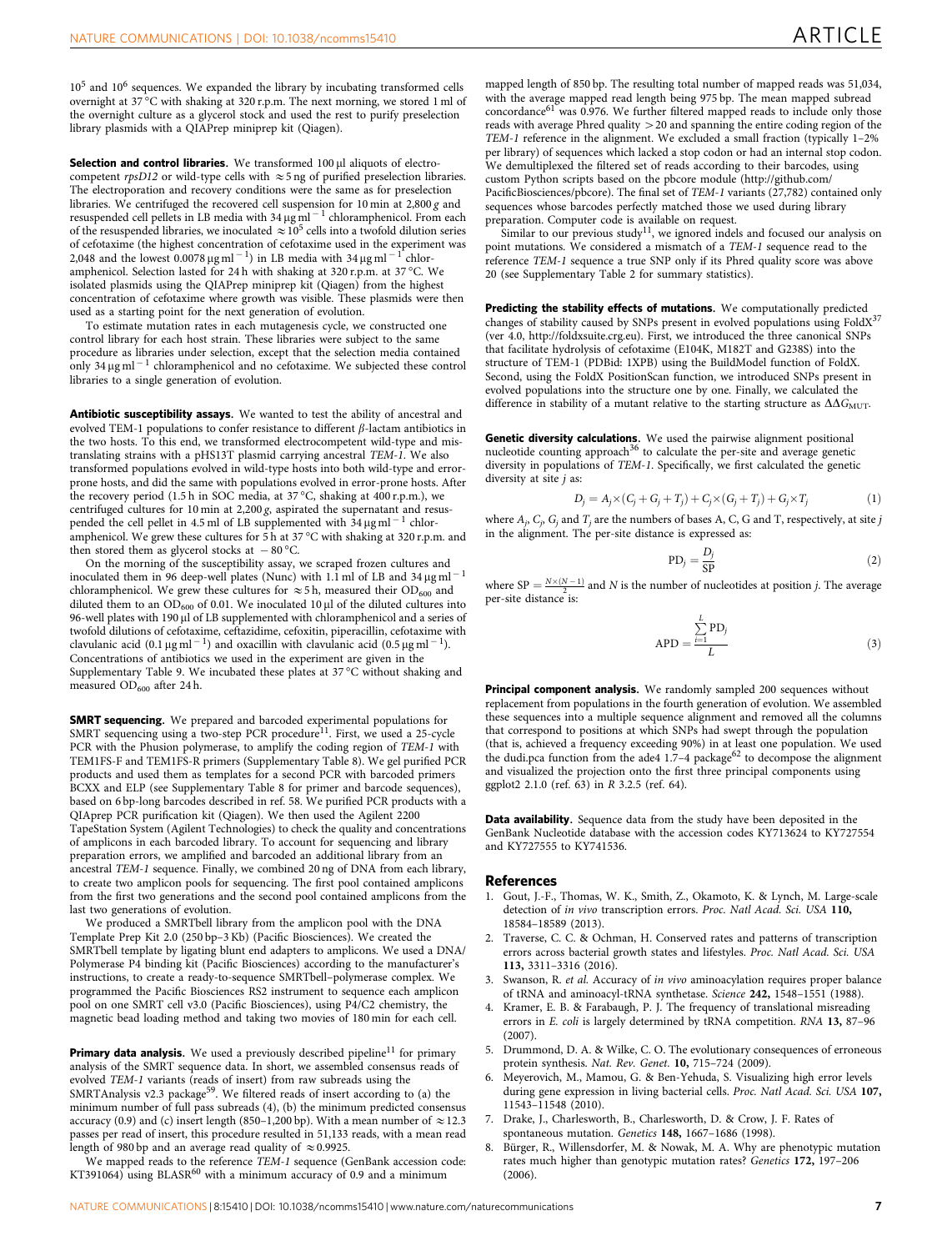- <span id="page-7-0"></span>9. Whitehead, D. J., Wilke, C. O., Vernazobres, D. & Bornberg-Bauer, E. The look-ahead effect of phenotypic mutations. Biol. Direct 3, 18 (2008).
- 10. Drummond, D. A. & Wilke, C. O. Mistranslation-induced protein misfolding as a dominant constraint on coding-sequence evolution. Cell 134, 341-352 (2008).
- 11. Bratulic, S., Gerber, F. & Wagner, A. Mistranslation drives the evolution of robustness in TEM-1 β-lactamase. Proc. Natl Acad. Sci. USA 112, 12758-12763 (2015).
- 12. Wang, Z. & Zhang, J. Impact of gene expression noise on organismal fitness and the efficacy of natural selection. Proc. Natl Acad. Sci. USA 108, E67-E76 (2011).
- 13. Mineta, K., Matsumoto, T., Osada, N. & Araki, H. Population genetics of non-genetic traits: Evolutionary roles of stochasticity in gene expression. Gene 562, 16–21 (2015).
- 14. Weinreich, D. M., Delaney, N. F., Depristo, M. A. & Hartl, D. L. Darwinian evolution can follow only very few mutational paths to fitter proteins. Science 312, 111–114 (2006).
- 15. Tokuriki, N., Stricher, F., Serrano, L. & Tawfik, D. S. How protein stability and new functions trade off. PLoS Comput. Biol. 4, e1000002 (2008).
- 16. Kvitek, D. J. & Sherlock, G. Reciprocal sign epistasis between frequently experimentally evolved adaptive mutations causes a rugged fitness landscape. PLoS Genet. 7, e1002056 (2011).
- 17. Salverda, M. L. M. et al. Initial mutations direct alternative pathways of protein evolution. PLoS Genet. 7, e1001321 (2011).
- 18. Gong, L. I., Suchard, M. A. & Bloom, J. D. Stability-mediated epistasis constrains the evolution of an influenza protein. eLife 2013, e00631 (2013).
- 19. Good, B. H. & Desai, M. M. Deleterious passengers in adapting populations. Genetics 198, 1183–1208 (2014).
- 20. Desai, M. M. & Fisher, D. S. Beneficial mutation-selection balance and the effect of linkage on positive selection. Genetics 176, 1759–1798 (2007).
- 21. Modeling, B., Masel, J. & Bergman, A. The evolution of the evolvability properties of the yeast prion  $[PSI + ]$ . Evolution 57, 1498–1512 (2003).
- 22. Griswold, C. K. & Masel, J. Complex adaptations can drive the evolution of the capacitor [PSI  $+$  ], even with realistic rates of yeast sex. PLoS Genet. 5, e1000517  $(2009)$
- 23. Giacomelli, M. G., Hancock, A. S. & Masel, J. The conversion of 3' UTRs into coding regions. Mol. Biol. Evol. 24, 457–464 (2007).
- 24. Yanagida, H. et al. The evolutionary potential of phenotypic mutations. PLOS Genet. 11, e1005445 (2015).
- 25. Palzkill, T. & Botstein, D. Identification of amino acid substitutions that alter the substrate specificity of TEM-1  $\beta$ -lactamase. J. Bacteriol. 174, 5237-5243  $(1992)$
- 26. Zaccolo, M. & Gherardi, E. The effect of high-frequency random mutagenesis on in vitro protein evolution: a study on TEM-1  $\beta$ -lactamase. J. Mol. Biol. 285, 775–783 (1999).
- 27. Orencia, M. C., Yoon, J. S., Ness, J. E., Stemmer, W. P. C. & Stevens, R. C. Predicting the emergence of antibiotic resistance by directed evolution and structural analysis. Nat. Struct. Biol. 8, 238–242 (2001).
- 28. Manickam, N., Nag, N., Abbasi, A., Patel, K. & Farabaugh, P. J. Studies of translational misreading in vivo show that the ribosome very efficiently discriminates against most potential errors. RNA 20, 9–15 (2014).
- 29. Barlow, M. & Hall, B. G. Predicting evolutionary potential: in vitro evolution accurately reproduces natural evolution of the TEM  $\beta$ -lactamase. Genetics 160, 823–832 (2002).
- 30. Kohanski, M. A., Dwyer, D. J., Wierzbowski, J., Cottarel, G. & Collins, J. J. Mistranslation of membrane proteins and two-component system activation trigger antibiotic-mediated cell death. Cell 135, 679–690 (2008).
- 31. Bacher, J. M., de Crécy-Lagard, V. & Schimmel, P. R. Inhibited cell growth and protein functional changes from an editing-defective tRNA synthetase. Proc. Natl Acad. Sci. USA 102, 1697–1701 (2005).
- 32. Eid, J. et al. Real-time DNA sequencing from single polymerase molecules. Science 323, 133–138 (2009).
- 33. Salverda, M. L. M., de Visser, J. A. G. & Barlow, M. Natural evolution of TEM-1  $\beta$ -lactamase: experimental reconstruction and clinical relevance. FEMS Microbiol. Rev. 34, 1015–1036 (2010).
- 34. Schenk, M. F. et al. Role of pleiotropy during adaptation of TEM-1  $\beta$  -lactamase to two novel antibiotics. Evol. Appl. 8, 248–260 (2015).
- 35. Sideraki, V., Huang, W., Palzkill, T. & Gilbert, H. F. A secondary drug resistance mutation of TEM-1  $\beta$ -lactamase that suppresses misfolding and aggregation. Proc. Natl Acad. Sci. USA 98, 283–288 (2001).
- 36. Shao, W. et al. PAPNC, a novel method to calculate nucleotide diversity from large scale next generation sequencing data. J. Virol. Methods 203, 73–80 (2014).
- 37. Schymkowitz, J. et al. The FoldX web server: an online force field. Nucleic Acids Res. 33, W382–W388 (2005).
- 38. Tokuriki, N., Stricher, F., Schymkowitz, J., Serrano, L. & Tawfik, D. S. The stability effects of protein mutations appear to be universally distributed. J. Mol. Biol. 369, 1318–1332 (2007).
- 39. Firnberg, E., Labonte, J. W., Gray, J. J. & Ostermeier, M. A comprehensive, high-resolution map of a gene's fitness landscape. Mol. Biol. Evol. 31, 1581–1592 (2014).
- 40. Lynch, M. & Walsh, B. Genetics and Analysis of Quantitative Traits (Sinauer, 1998).
- 41. Rajon, E. & Masel, J. Evolution of molecular error rates and the consequences for evolvability. Proc. Natl Acad. Sci. USA 108, 1082–1087 (2011).
- 42. Mikkola, R. & Kurland, C. G. Selection of laboratory wild-type phenotype from natural isolates of Escherichia coli in chemostats. Mol. Biol. Evol. 9, 394–402 (1992).
- 43. Mikkola, R. & Kurland, C. Is there a unique ribosome phenotype for naturally occurring Escherichia coli? Biochimie 73, 1061–1066 (1991).
- 44. Jones, T. E., Alexander, R. W. & Pan, T. Misacylation of specific nonmethionyl tRNAs by a bacterial methionyl-tRNA synthetase. Proc. Natl Acad. Sci. USA 108, 6933–6938 (2011).
- 45. Miranda, I. et al. Candida albicans CUG mistranslation is a mechanism to create cell surface variation. mBio 4, e00285–13 (2013).
- 46. Li, L. et al. Naturally occurring aminoacyl-tRNA synthetases editing-domain mutations that cause mistranslation in Mycoplasma parasites. Proc. Natl Acad. Sci. USA 108, 9378–9383 (2011).
- 47. Li, L. et al. Leucyl-tRNA synthetase editing domain functions as a molecular rheostat to control codon ambiguity in Mycoplasma pathogens. Proc. Natl Acad. Sci. USA 110, 3817–3822 (2013).
- 48. Javid, B. et al. Mycobacterial mistranslation is necessary and sufficient for rifampicin phenotypic resistance. Proc. Natl Acad. Sci. USA 111, 1132–1137 (2014).
- 49. Su, H.-W. et al. The essential mycobacterial amidotransferase GatCAB is a modulator of specific translational fidelity. Nat. Microbiol. 1, 16147 (2016).
- 50. Ballesteros, M., Fredriksson, A., Henriksson, J. & Nyström, T. Bacterial senescence: protein oxidation in non-proliferating cells is dictated by the accuracy of the ribosomes. EMBO J. 20, 5280–5289 (2001).
- 51. Pelchovich, G. et al. Ribosomal mutations affecting the translation of genes that use non-optimal codons. FEBS J. 281, 3701–3718 (2014).
- 52. Paulander, W., Maisnier-Patin, S. & Andersson, D. I. The fitness cost of streptomycin resistance depends on rpsL mutation, carbon source and RpoS  $(\sigma^S)$ . Genetics 183, 539-546, 1SI-2SI (2009).
- 53. Woese, C. R. On the evolution of the genetic code. Proc. Natl Acad. Sci. USA 54, 1546–1552 (1965).
- 54. Datsenko, K. A. & Wanner, B. L. One-step inactivation of chromosomal genes in Escherichia coli K-12 using PCR products. Proc. Natl Acad. Sci. USA 97, 6640–6645 (2000).
- 55. Cherepanov, P. P. & Wackernagel, W. Gene disruption in Escherichia coli: TcR and KmR cassettes with the option of Flp-catalyzed excision of the antibioticresistance determinant. Gene 158, 9–14 (1995).
- 56. Warren, D. J. Preparation of highly efficient electrocompetent Escherichia coli using glycerol/mannitol density step centrifugation. Anal. Biochem. 413, 206–207 (2011).
- 57. Zaccolo, M., Williams, D. M., Brown, D. M. & Gherardi, E. An approach to random mutagenesis of DNA using mixtures of triphosphate derivatives of nucleoside analogues. J. Mol. Biol. 255, 589–603 (1996).
- 58. Chubiz, L. M., Lee, M.-C., Delaney, N. F. & Marx, C. J. FREQ-Seq: a rapid, costeffective, sequencing- based method to determine allele frequencies directly from mixed populations. PLoS ONE 7, e47959 (2012).
- 59. Pacific Biosciences DevNet. Available at [http://www.smrtcommunity.com/](http://www.smrtcommunity.com/DevNet) [DevNet](http://www.smrtcommunity.com/DevNet) (2015).
- 60. Chaisson, M. J. & Tesler, G. Mapping single molecule sequencing reads using basic local alignment with successive refinement (BLASR): application and theory. BMC Bioinformatics 13, 238 (2012).
- 61. Kim, K. E. et al. Long-read, whole-genome shotgun sequence data for five model organisms. Sci. Data 1, 140045 (2014).
- 62. Dray, S. & Dufour, A. B. The ade4 package: implementing the duality diagram for ecologists. J. Stat. Softw. 22, 1–20 (2007).
- 63. Wickham, H. ggplot2: Elegant Graphics for Data Analysis (Springer New York, 2009).
- 64. R Development Core Team. R: A language and environment for statistical computing.<http://www.r-project.org> (2008).

### Acknowledgements

We thank the Functional Genomics Center Zurich for generating the sequence data, and M. Ackermann and L. Keller for helpful discussions. A.W. acknowledges support through Swiss National Science Foundation grant 31003A-146137, as well as through the University Priority Research Program in Evolutionary Biology at the University of Zurich.

#### Author contributions

S.B. and A.W. conceived the study. S.B. and M.T.-R. performed research. S.B. and A.W. performed data analysis and wrote the manuscript. All authors read and edited the manuscript.

### Additional information

Supplementary Information accompanies this paper at [http://www.nature.com/](http://www.nature.com/naturecommunications) [naturecommunications](http://www.nature.com/naturecommunications)

Competing interests: The authors declare no competing financial interests.